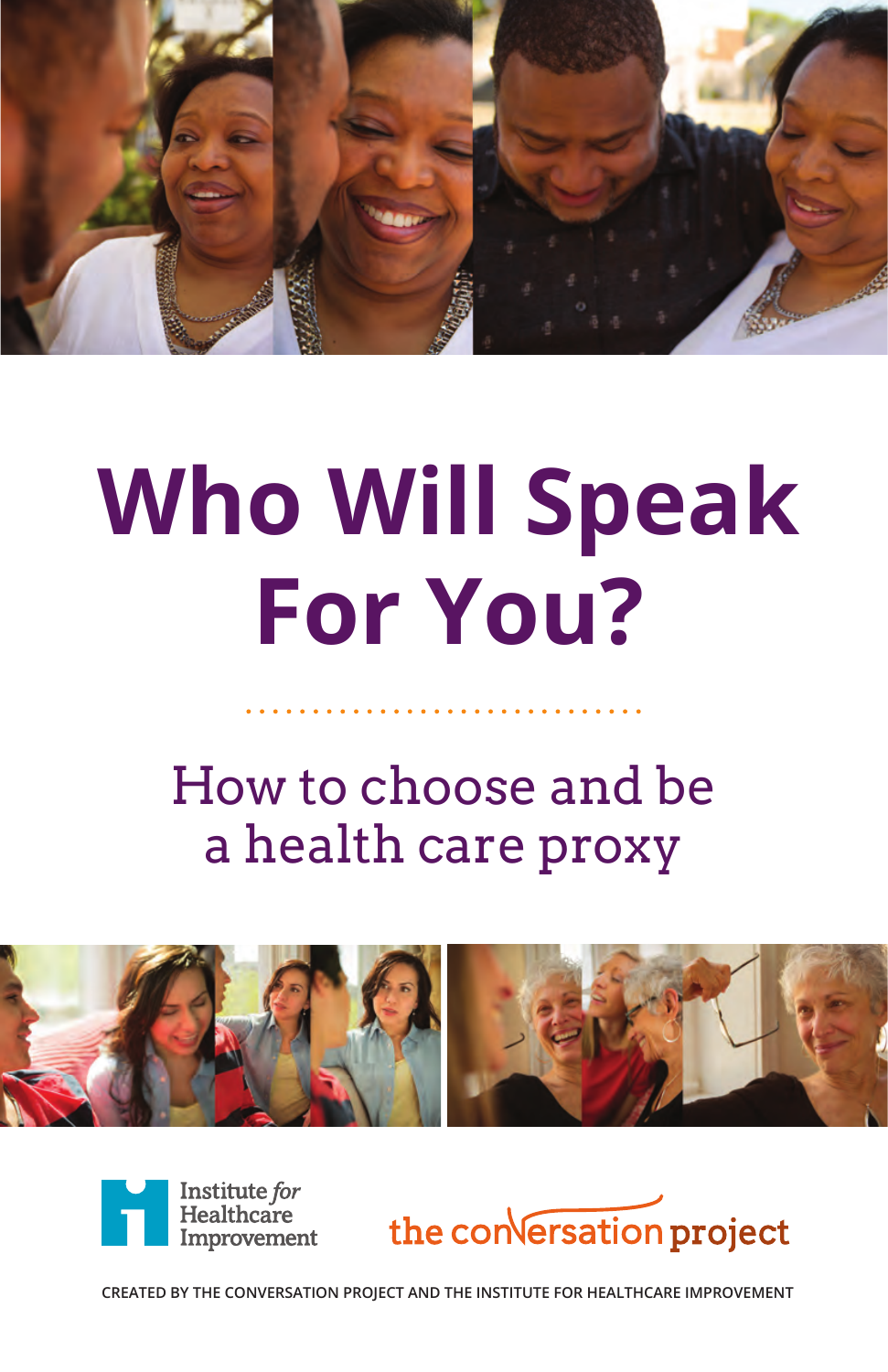### **The Conversation Project** is dedicated to helping people talk about their wishes for end-of-life care.

We developed the **Conversation Starter Kit** as a useful tool to help people have conversations with their family members and loved ones about their wishes.

In addition to having the conversation, it's important to choose a **health care proxy** the person who will make decisions about your medical care if you become unable to make them for yourself. (This person is also called a **health care agent** or **Power of Attorney for Health Care.**)

#### **TABLE OF CONTENTS**

| ■ Step 1: WHEN is the right time to choose your proxy? 3                     |
|------------------------------------------------------------------------------|
| <b>Step 2:</b> WHO should you choose to be your health care proxy? $\dots$ 4 |
|                                                                              |
|                                                                              |
|                                                                              |

This document does not seek to provide legal advice. ©2019 The Conversation Project. All rights reserved.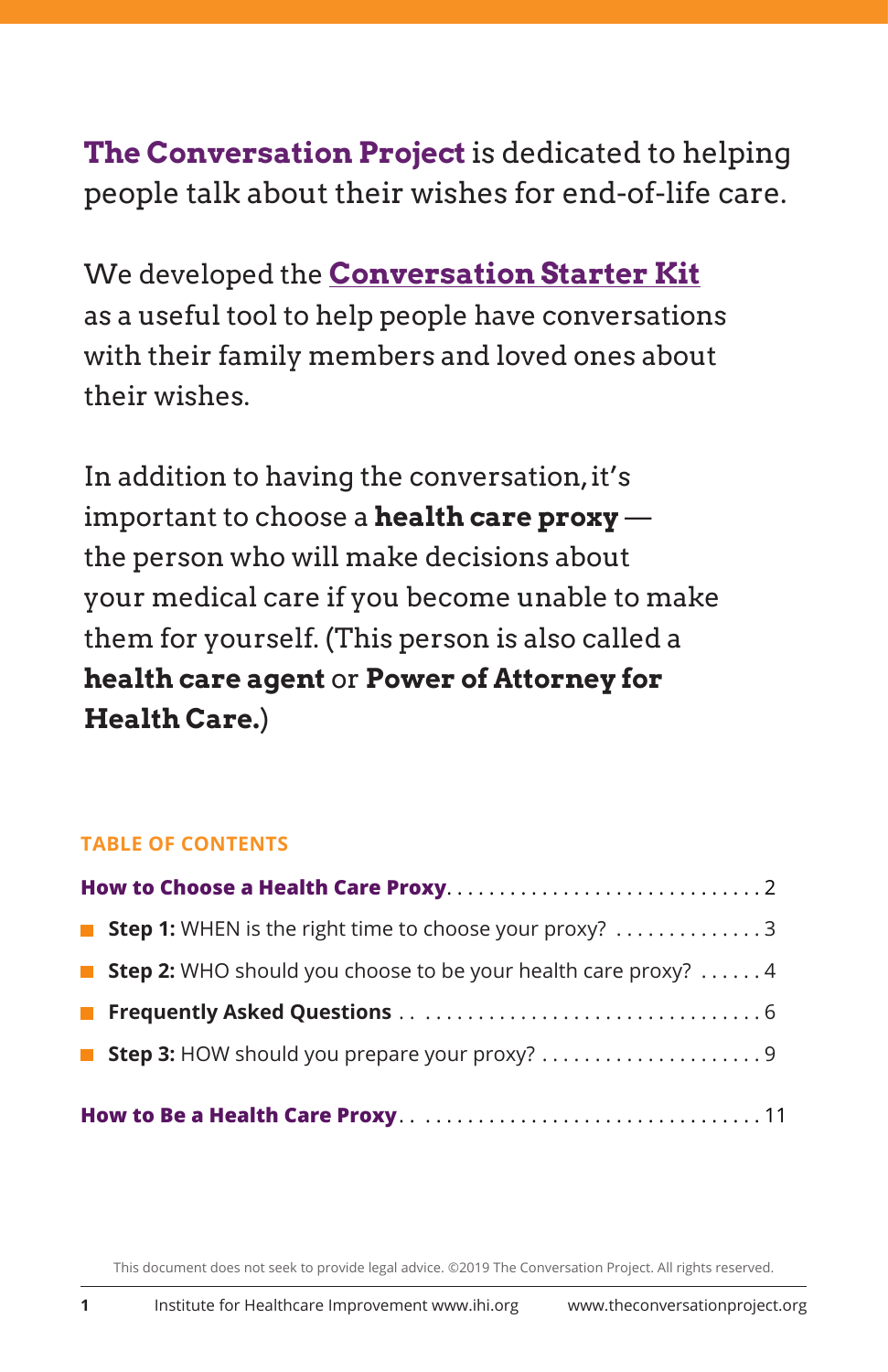# **How to Choose a Health Care Proxy**

Who would you want to make medical decisions for you if you were unable to make them for yourself?

A **health care proxy** (also called a **health care agent** or **Power of Attorney for Health Care**) is the person you choose to make health care decisions for you if you're too sick to make them for yourself. Your proxy can talk with your doctors, consult your medical records, and make decisions about tests, procedures, and other treatment.

We cannot overstate the importance of choosing a proxy. Too many people — including half of all the people over 65 who are admitted to a hospital are unable to make decisions for themselves. \*

\* Torke AM, Sachs GA, Helft PR, et al. Scope and outcomes of surrogate decision making among hospitalized older adults. *JAMA Intern Med*. 2014;174(3):370-377.

### **Make sure you have chosen someone you trust to speak for you in case you are unable to speak for yourself!**

#### **USEFUL DEFINITIONS**

It can be hard to keep track of the various names that are used — both for the **PERSON** you choose and the **DOCUMENT** you fill out. Here's the gist:

#### **Names for the PERSON you choose:**

- **Health care proxy:** The person you choose to make decisions about your medical care if you become unable to make them for yourself (*My brother is my health care proxy.*)
- **Health care agent:** Same as above (*My brother is my health care agent.*)
- **Power of Attorney for Health Care:** Same as above (*My brother is my Power of Attorney for Health Care.*)

#### **Names for the DOCUMENT you fill out:**

- **Health care proxy:** Can ALSO refer to the legal document in which you designate the person to make medical decisions for you (*I filled out my health care proxy.*)
- **Advance directive**: A general term for any written health care instruction specifying your wishes or naming a proxy (*I filled out my advance directive.*)
- To keep it simple, we're using **"proxy"** for both the **PERSON** and the **DOCUMENT.**

. . . . . . . . . . . . . . . . . .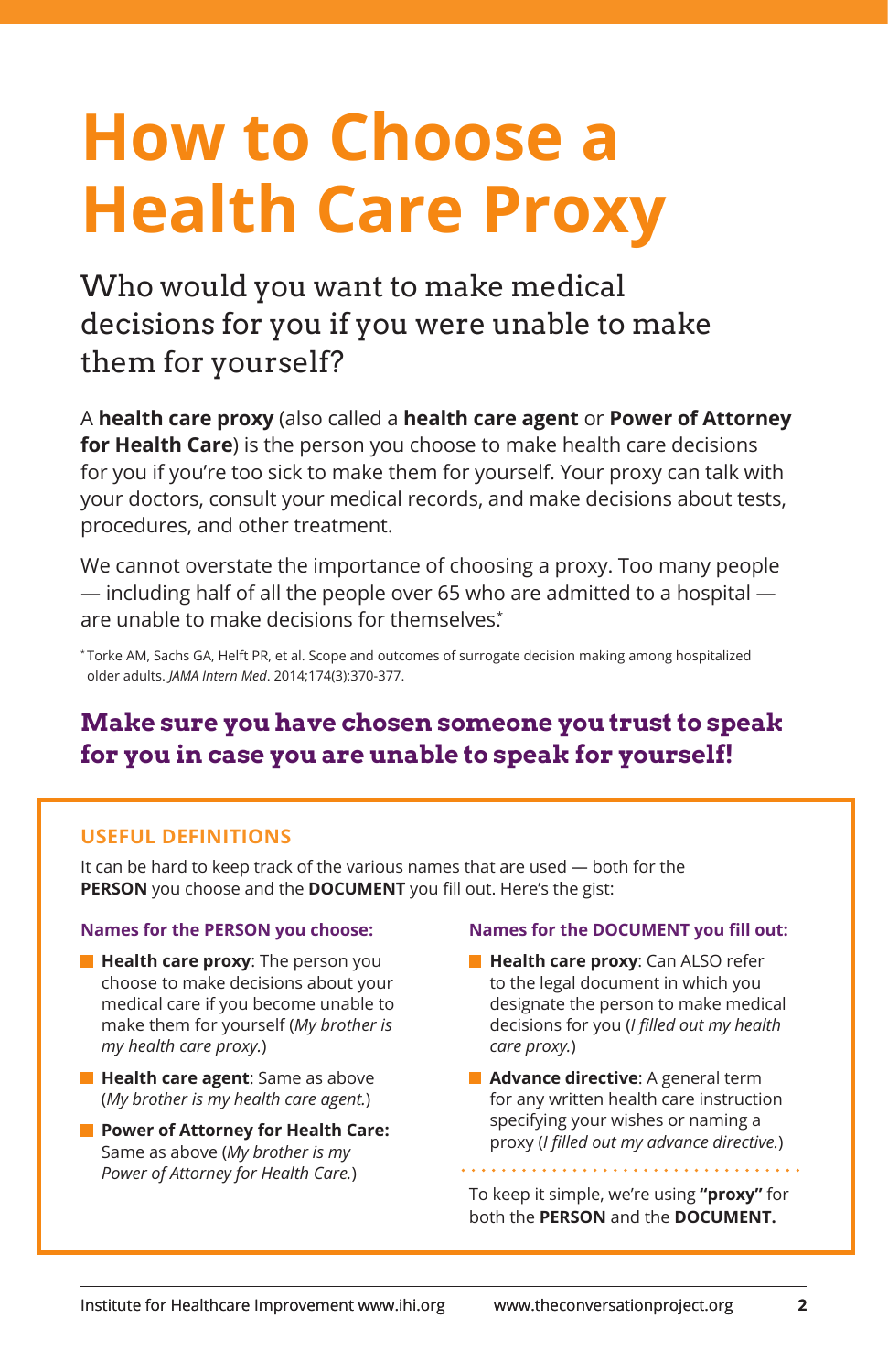# **Step 1** WHEN is the right time to choose your proxy?

As we say in The Conversation Project, **"It's always too soon, until it's too late."**

Up until age 18, your parent or legal guardian usually serves as your proxy. But once you turn 18, your parents are no longer your automatic health care proxy. **So everyone age 18 or older should complete a health care proxy form — even if they're perfectly healthy. If you're over 18 and haven't yet chosen a proxy, the time is now!**



#### **EARLY**

When you come of age at age 18 or 21

#### **OFTEN**

It's good to review your choice of proxy at the start of each decade — when you turn 20, 30, 40, 50, 60, 70…

#### **AT A MAJOR LIFE EVENT**

- When you go to college
- **Now When you get married** or divorced
- **Now When you have children**
- **Now When you become eligible** for Medicare
- **Now When you are going on** a major trip
- When you are newly diagnosed with a serious illness

#### **Health care proxy forms**

- $\blacksquare$  Each state has its own health care proxy forms, which are available for free. For more information: *www.caringinfo.org*
- You do not need a lawyer to fill out your health care proxy form. Some states require having two witnesses sign, saying that they have seen you sign the form. (In most states, your proxy cannot sign as a witness.)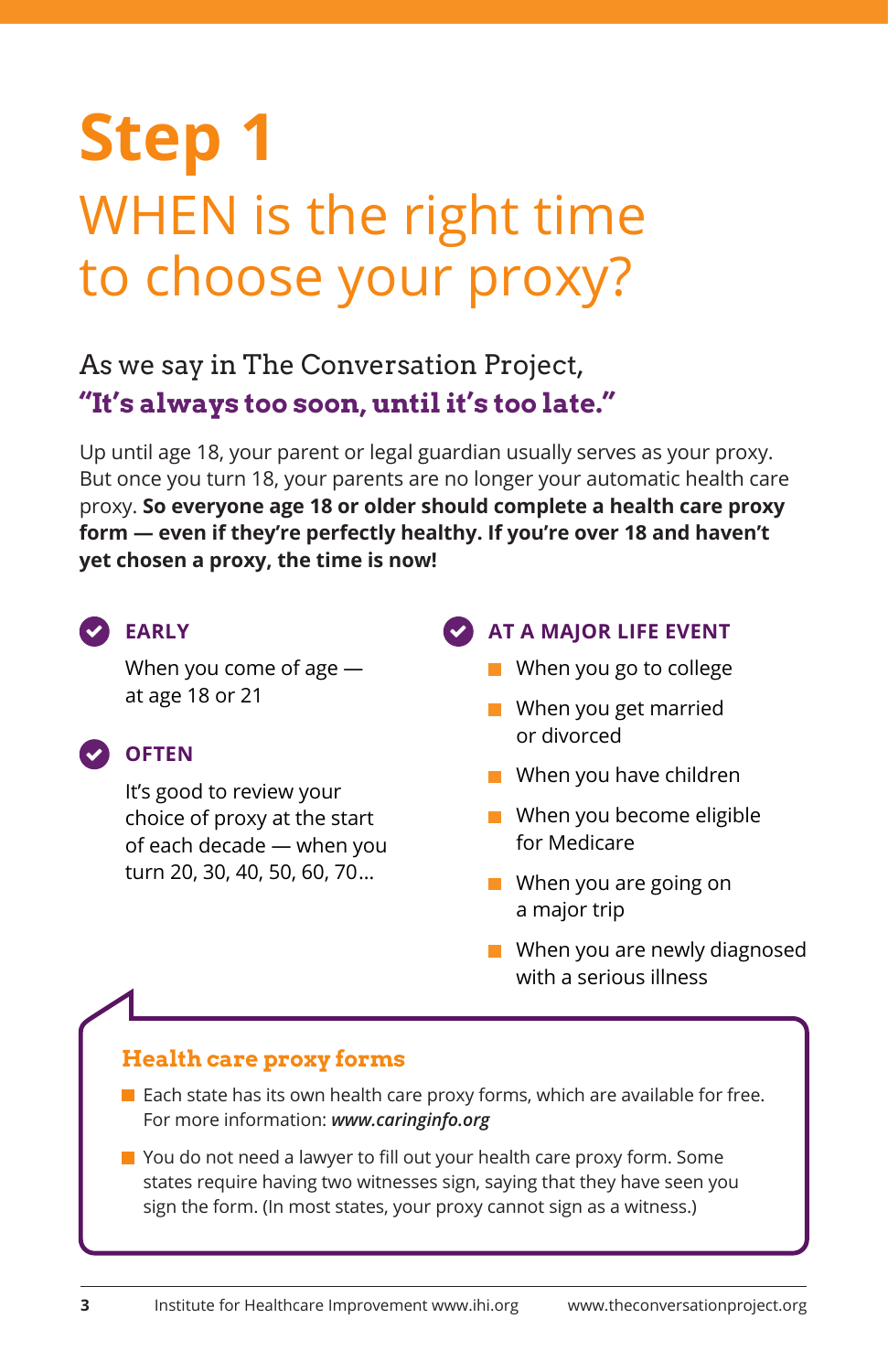# **Step 2** WHO should you choose to be your health care proxy?

### Remember: **Your proxy is the person who will speak for you if you're unable to speak for yourself.**

Being a proxy is not for everyone. Your proxy may have to make tough, quick decisions on your behalf — including decisions about treatments, procedures, even life support. Here are some questions to help you think about who you would like to be your proxy:

#### **? Will the person make decisions that are in line with your wishes?**

- Will the person be okay making decisions on your behalf **even if their own wishes are different from yours?**
- $\blacksquare$  Will the person have a hard time making decisions on your behalf **because their emotional connection to you would get in the way?**

#### **CHOOSING THE RIGHT PERSON**

*A young woman in St. Louis originally wanted her mother to be her proxy. But then she realized it might be too painful for her mother to be in that position. So she chose a friend instead.*

#### **Will the person be comfortable speaking up on your behalf? ?**

- $\blacksquare$  Will the person stand up for you?
- $\blacksquare$  Will the person be okay with asking questions of doctors and other busy providers?
- $\blacksquare$  Will the person ask for clarification if they do not understand a situation or an answer?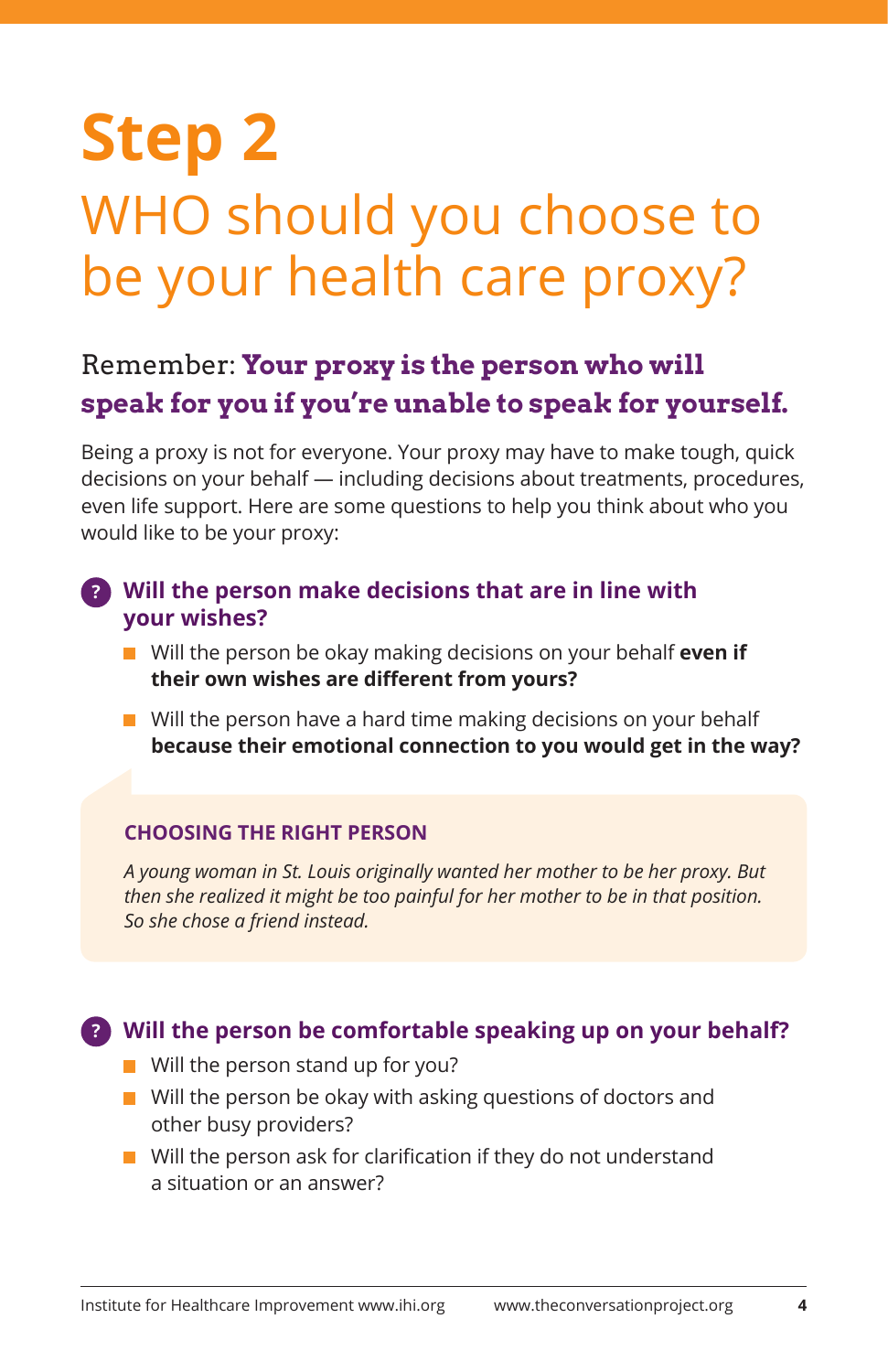#### **? Will the person be good at making decisions in changing circumstances?**

Your proxy might have to make fairly quick decisions along the way things like *"Your mother has pneumonia. Do you want us to start antibiotics?"* or *"Your brother is no longer able to take food by mouth. Do you want us to insert a feeding tube?"* Your proxy doesn't need to be a medical expert, but he/she should be someone who can apply your general values to specific circumstances and make decisions that are consistent with your expressed wishes.

**NOTE:** We don't want to make being a proxy sound too hard. (Nobody finds it easy to interrupt a busy doctor and ask him/her to "say that again, slowly"!) At the same time, it's important to consider who has the qualities you need when the time comes.

### **WHO might be a good choice to be your proxy? ?**

- Mother/Father
- $\Box$  Spouse/Partner
- $\Box$  Son/Daughter
- $\Box$  Sister/Brother
- $\Box$  Friend
- $\Box$  Other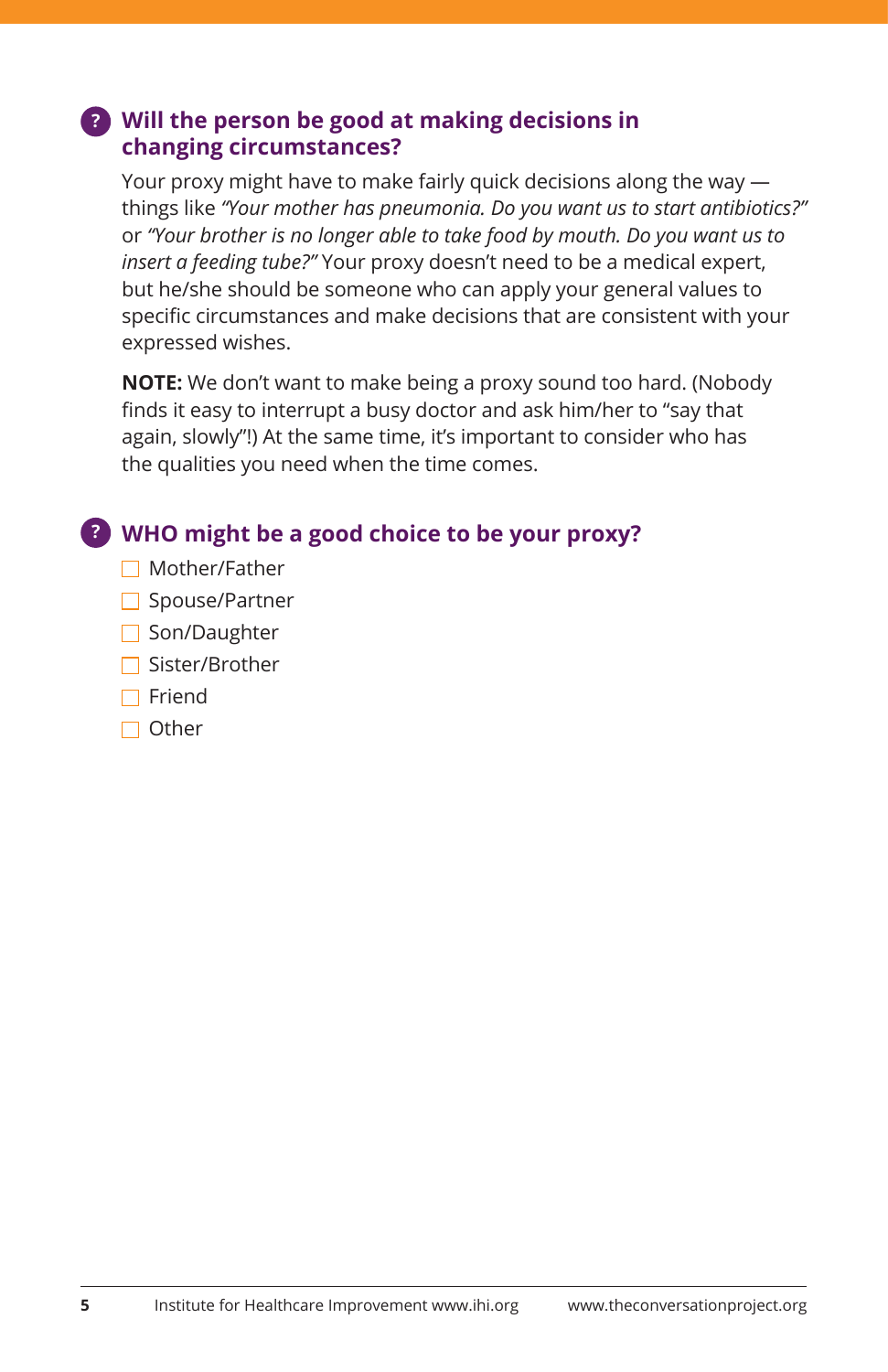# Frequently Asked Questions

#### **What if I want to choose more than one person to ? be my proxy?**

It's generally advisable not to name two people to serve as co-proxies because if they disagree, the situation can become complicated. The rules for this vary from state to state: some states allow you to name co-proxies, and some states limit you to one at a time.

In all states, you can name an alternate proxy if your primary proxy is unable to serve. It's a good idea to name an alternate proxy.

#### **What if I don't want to pick a family member? ?**

Sometimes people feel obligated to choose their spouse, or their adult child — even when they don't think that person is the best choice to follow their wishes. **It's okay** if you want to choose someone who's not a family member — even if your family pushes back at first.

**NOTE:** Be sure you tell your family beforehand who your proxy is. You can say, *"I chose [my friend] because she'll be able to speak for me without the emotional conflict my family members may face."* Even if it creates tension, it is better for them to find out who your proxy is before a medical crisis.

#### **TELLING THE FAMILY AHEAD OF TIME**

*A woman in Florida was the proxy for her husband. But his adult children from a previous marriage didn't know he had selected his current wife as his decision maker. If he had told them about this ahead of time, it would have allowed them to get used to the idea before a health crisis came up.*

#### **What if I don't want my spouse/partner to be my proxy? ?**

Sometimes it is difficult for a partner or spouse to be a proxy. For example, they may find it too difficult to agree to ending treatment for their loved one, even when you have made your wishes very clear. In this case, it might be wiser to choose someone else.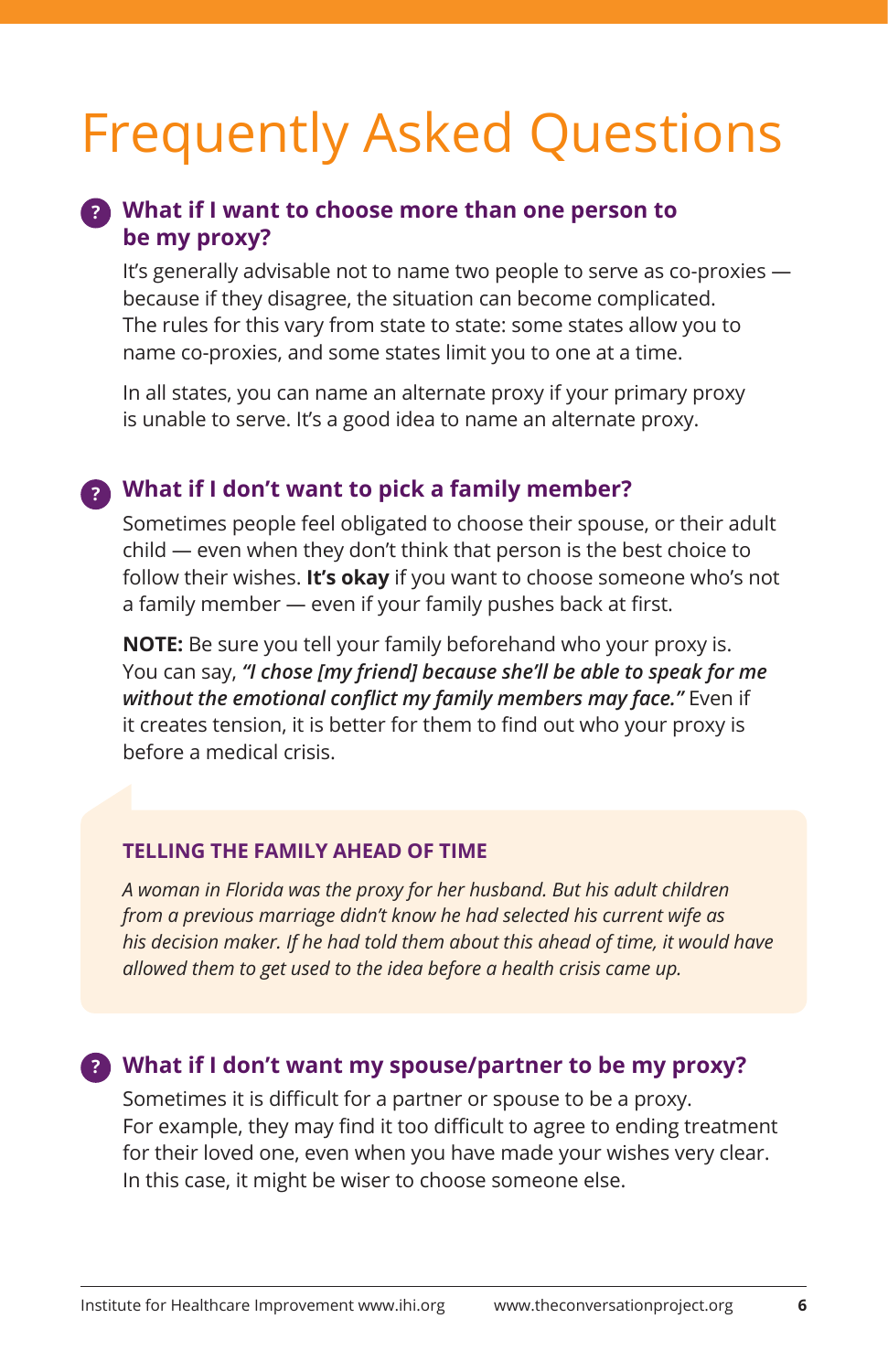#### **A GOLDILOCKS STORY**

*A woman who lives in Hawaii wanted to choose a proxy. She started by asking her husband. His answer, "I could never unhook you from anything. I will hold your hand for 20 years even if you're not responsive." (Too hot.)* 

*Next, the woman asked her son. His answer, "I got it, Mom. I know you don't want any extreme measures to save your life. I'll never let anyone hook you up." (Too cold.)*

*Finally, she asked her daughter. The daughter answered, "I hear what's important to you. And I know it depends on your prognosis and your chances for recovery." (Just right.)* 

#### **Are there any rules about who CANNOT legally be my proxy? ?**

Yes. The rules vary from state to state, but here are some examples of some states' restrictions on who you can choose to be your proxy:

- You may not choose someone under age 18 (in Alabama and Nebraska, under 19).
- $\blacksquare$  If you're a patient in a health care facility, you may not choose an employee of that facility (unless the person is a relative).
- You may not choose a member of your current health care team (your doctor, nurse, etc.).
- **Again, be sure to check your state's rules.**

#### **What if I want to change my proxy? ?**

Sometimes people change their mind about who they want to be their proxy. Maybe the person they chose moved away, or the relationship changed — or for any reason, the person no longer feels like the right one for the job.

It's okay to change your proxy. If you do, be sure to fill out a new proxy form and tell your family and your health care team about the change.

You can just say, *"I've been thinking it over, and I wanted you to know that I've decided to change my proxy. Thank you so much, but I won't need you to take on this responsibility for me."*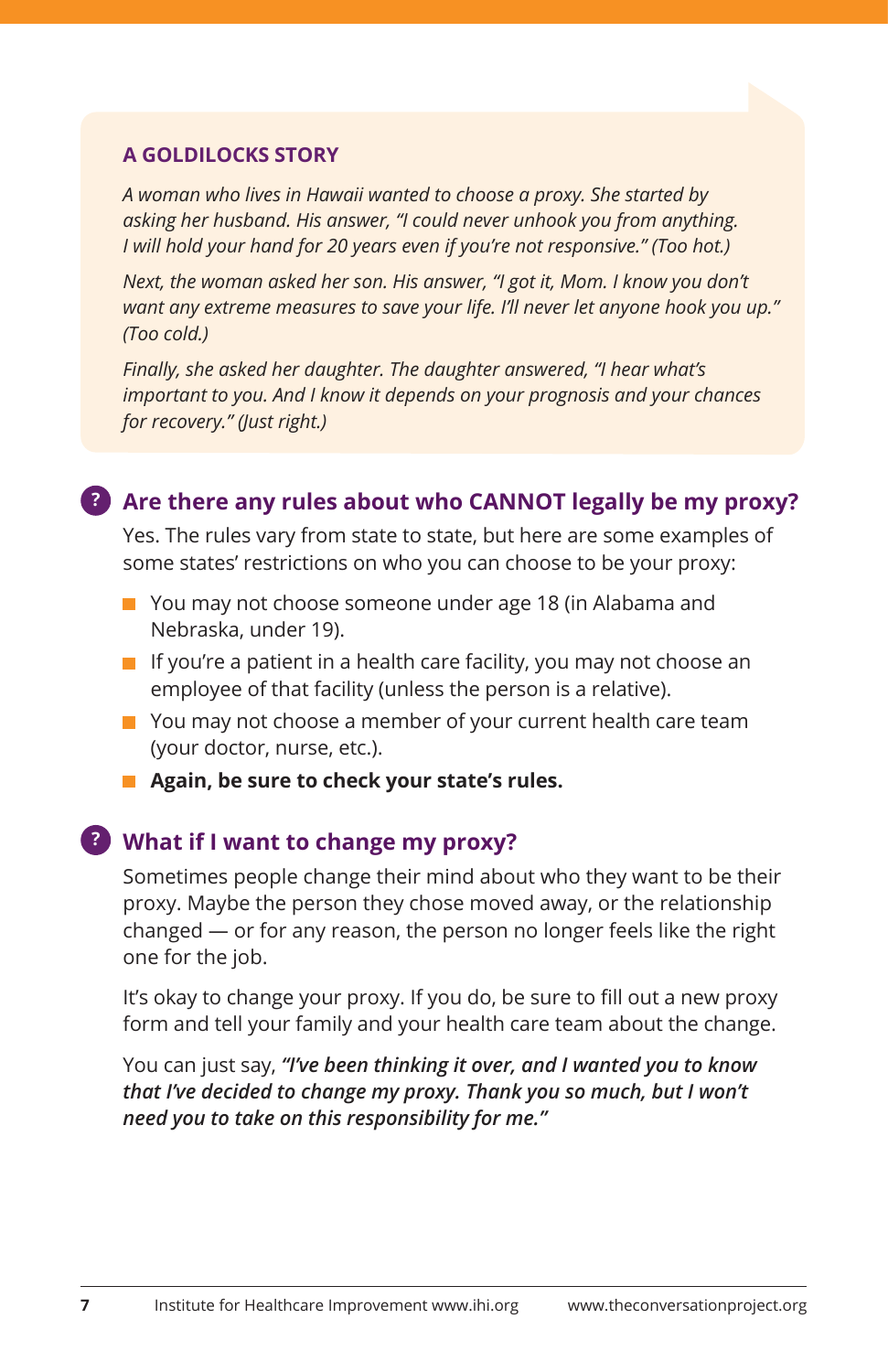#### **What if I don't have someone I would like to be my proxy? ?**

Someone may not come to mind immediately. Remember that your proxy doesn't have to be a family member. It could be a friend, a more distant relative, or someone at your place of worship.

Even if you don't appoint a person to be your health care proxy (your agent), it's a good idea to complete the proxy form (the advance directive), listing medical treatments that you would or would not want if you became terminally ill and unable to make your own decisions.

#### **TWO PEOPLE CHOOSE ONE ANOTHER**

*Two women attended a Conversation Starter Kit workshop at their church, at the end of which participants were encouraged to choose a health care agent/ proxy. One of the women, age 32, had multiple health issues and knew she needed to have a health care proxy. But she was single, had no children, and was estranged from her family of origin. She felt she had no one to ask to be her agent. The other, age 54, was a healthy single woman with two brothers she felt she couldn't rely on to be her health care proxy and had put off choosing one for years. The women often sat next to one another during Sunday service. One day, their pastor asked them if they might consider being health care agents for one another. They turned to each other and nodded.*

#### **Is a health care proxy the same as an advance directive? ?**

"Advance directive" is a general term for any written health care instruction specifying your wishes or naming a proxy. It encompasses both health care proxy forms and living wills. It states which medical treatments you want or don't want if you are no longer able to make decisions on your own (for example, if you're in a coma).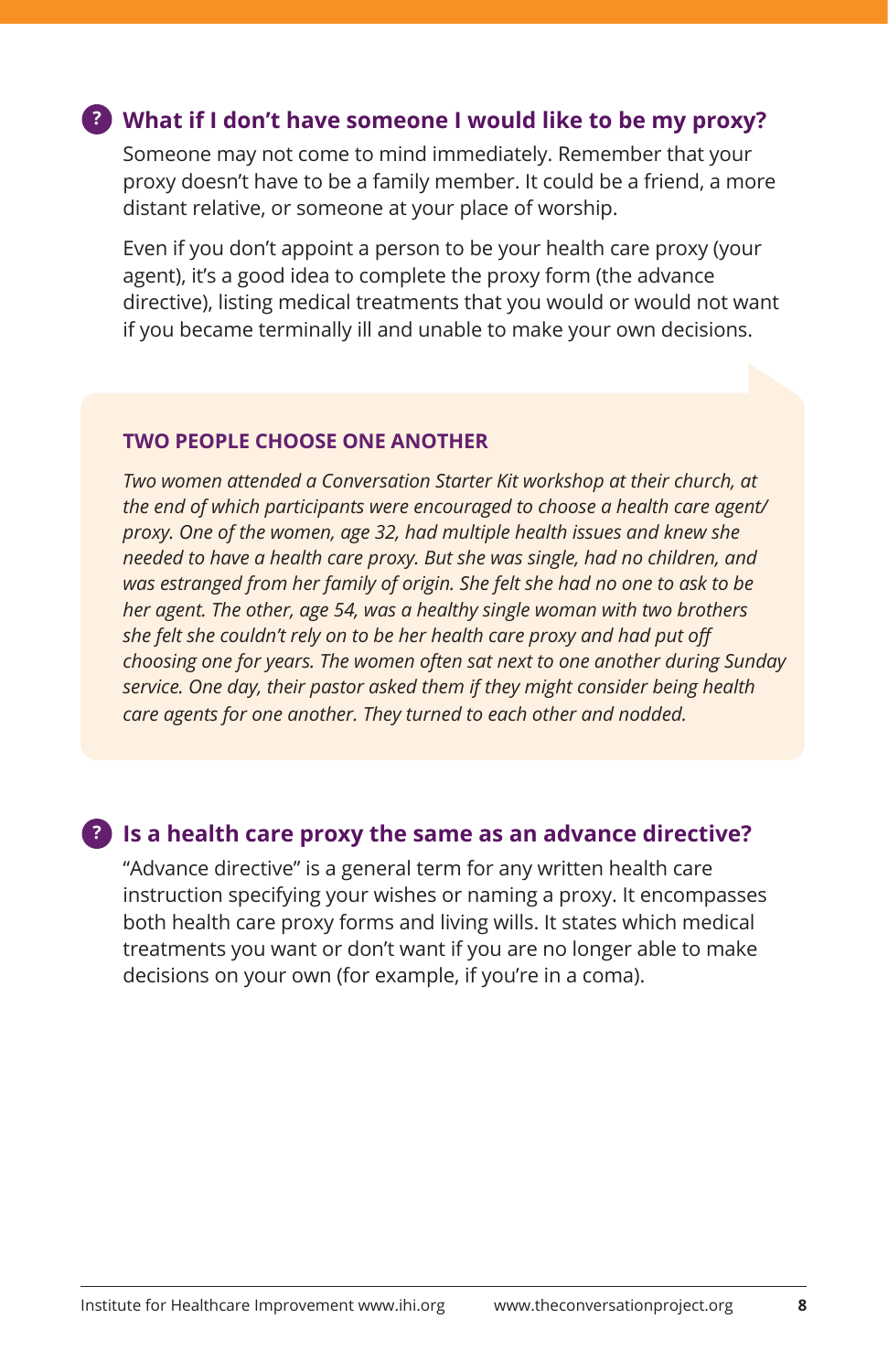# **Step 3**  HOW should you prepare your proxy?

#### **First of all, ask if the person can take on this role.**

Start by asking the person if they are comfortable being your proxy, and then sit back and listen to their answer. Do your best to answer any questions they might have. And make it very clear that it's okay for them to say no.

You might start by saying, *"I'd like you to be my health care proxy that means you would be the person who would make medical decisions for me if I'm unable to make them for myself. I'll tell you more about what my values and goals are so you won't have to guess. What do you think is this something you would be comfortable taking on?"*

#### **Make sure your proxy understands his or her responsibilities.**

Your health care proxy has the legal power — and responsibility to make medical decisions for you if you're unable to make them for yourself. Your proxy can talk with your doctors, consult your medical records, and make decisions about tests, procedures, and other treatment. Your proxy is entitled to full access to your medical information under federal privacy laws (commonly known as HIPAA).

Tell your proxy you will share what matters to you, so that they'll have a solid foundation for making decisions. And you'll make sure everyone in the family knows whom you've picked as your proxy and that you have discussed your wishes with them.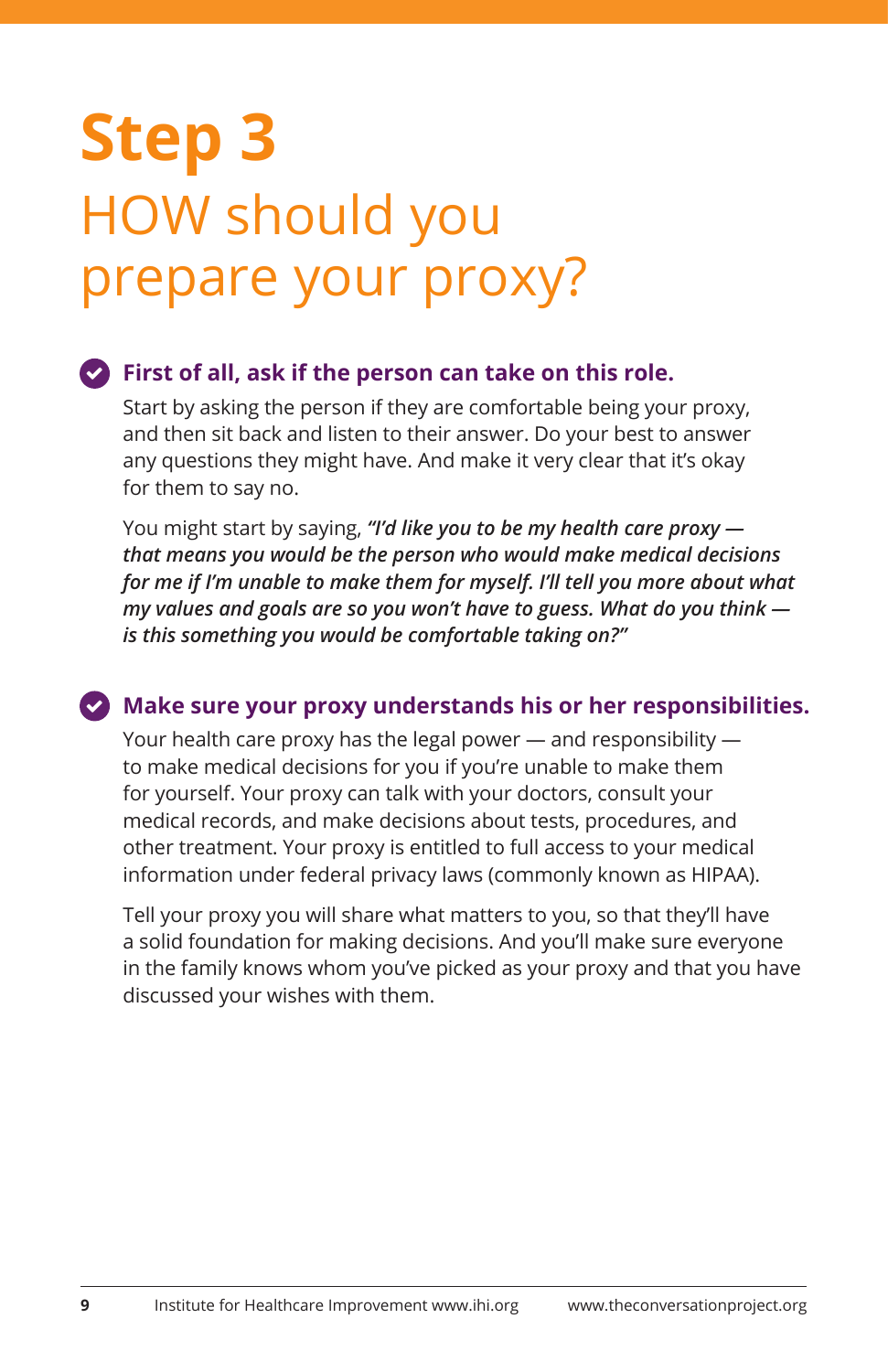#### **Make sure your proxy understands your wishes and choices.**

It's important that your proxy really understands your wishes and choices regarding end-of-life care. Having these conversations before a crisis, when there's time to talk things through, will give your proxy a strong foundation for making decisions when the time comes.

Set aside time to go through the **Conversation Starter Kit** together, talking over your answers to the questions in the Kit and your preferences on the "Where I Stand" scales. (It's a good idea to write down your responses to the Conversation Starter Kit, so that it serves as a reference and a reminder for your proxy.) Additionally, you could then review your state's advance directive form to talk about some specific medical scenarios and your preferences (like resuscitation, feeding tube, etc.).

#### **Make sure your proxy has all the necessary information:**

- Give your proxy a copy of your health care proxy form and any other advance directive documents you have filled out.
- $\blacksquare$  Make sure your proxy knows the names and contact information for your primary care provider and any other providers.
- $\blacksquare$  Make sure your primary care provider knows the name and contact information for your proxy.

#### **What is the most important thing you want your proxy to keep in mind?** ✔

After you talk through the **Conversation Starter Kit** with your proxy, and talk through some medical decisions that might come up and how you feel about them, it might be helpful to summarize it all: "What matters most to me is \_\_\_\_\_\_\_\_\_\_\_\_\_\_\_." (For example, *being able to recognize my children; being in the hospital with excellent nursing care; being able to say goodbye to the ones I love.*)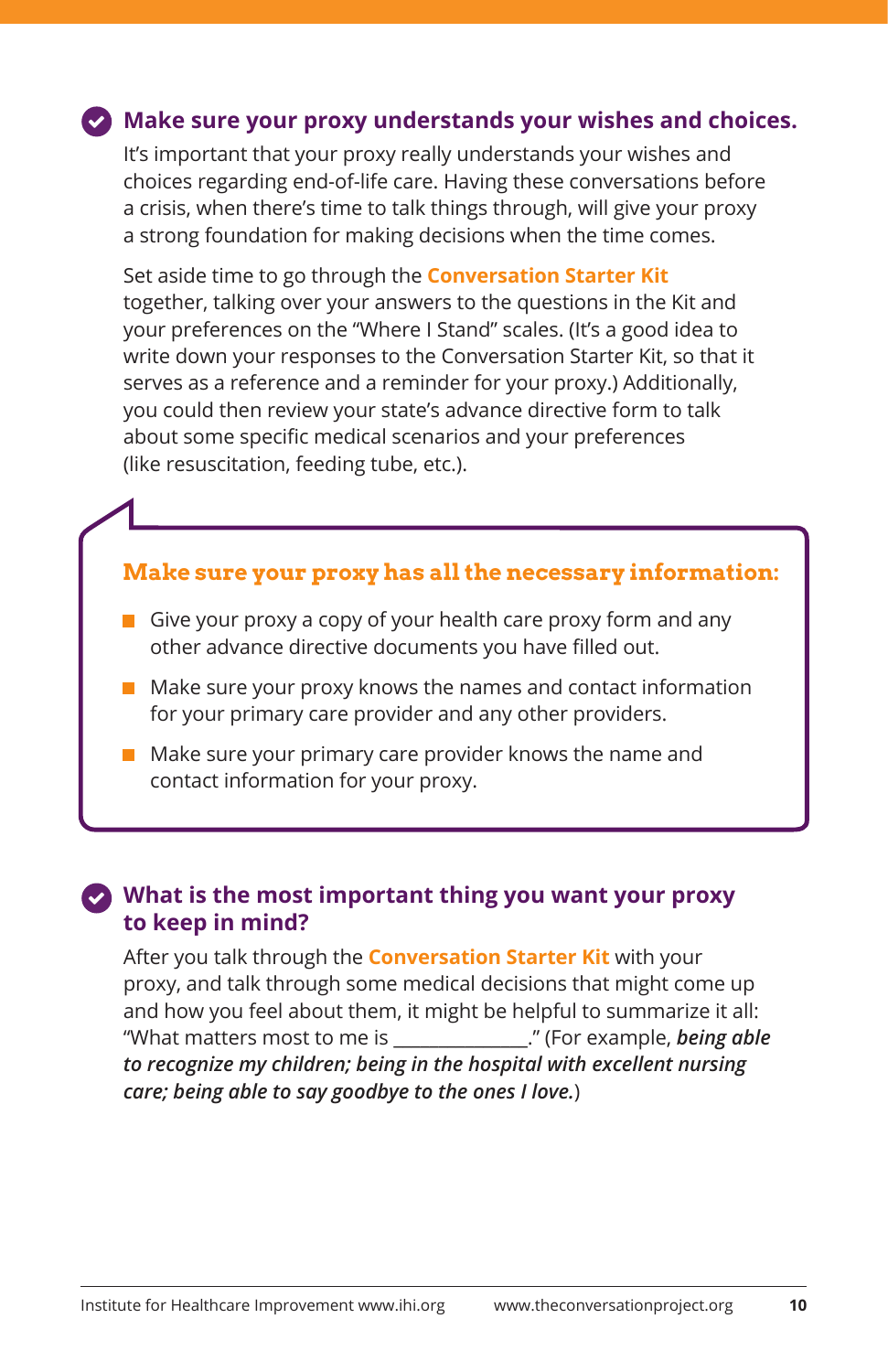# **How to Be a Health Care Proxy**

### **Remember:**

#### **Being a good proxy means speaking for the person when they're unable to speak for themselves.**

Being a proxy is not about what YOU want; it is about what the person you're speaking for wants. In any situation where you have to act as a proxy, ask yourself, *"If he/she were able to speak and to make a decision right now, what would he/she say?"*

#### **A SISTER TO HER BROTHER**

*"This was Mom's choice. Now we have to be her voice."*

#### **Being a good proxy is about doing your best.**

Being a good proxy isn't about being perfect — it is about doing the best you can. Sometimes it's not possible to follow the person's wishes: maybe they said they want to be home, but it is not physically, financially, or safely possible to keep them there. In that case, just do the best you can. "The best you can do is the best you can do."

#### **A LETTER FROM A MOTHER TO HER FAMILY**

*"If you are faced with a decision that you're not ready for, it's okay. I'll try to let you know what I would want for various circumstances, but if you come to something we haven't anticipated, it's okay. And if you come to a decision point and what you decide results in my death, it's okay. I will die because of my illness or my body failing or whatever. You do not need to feel responsible."*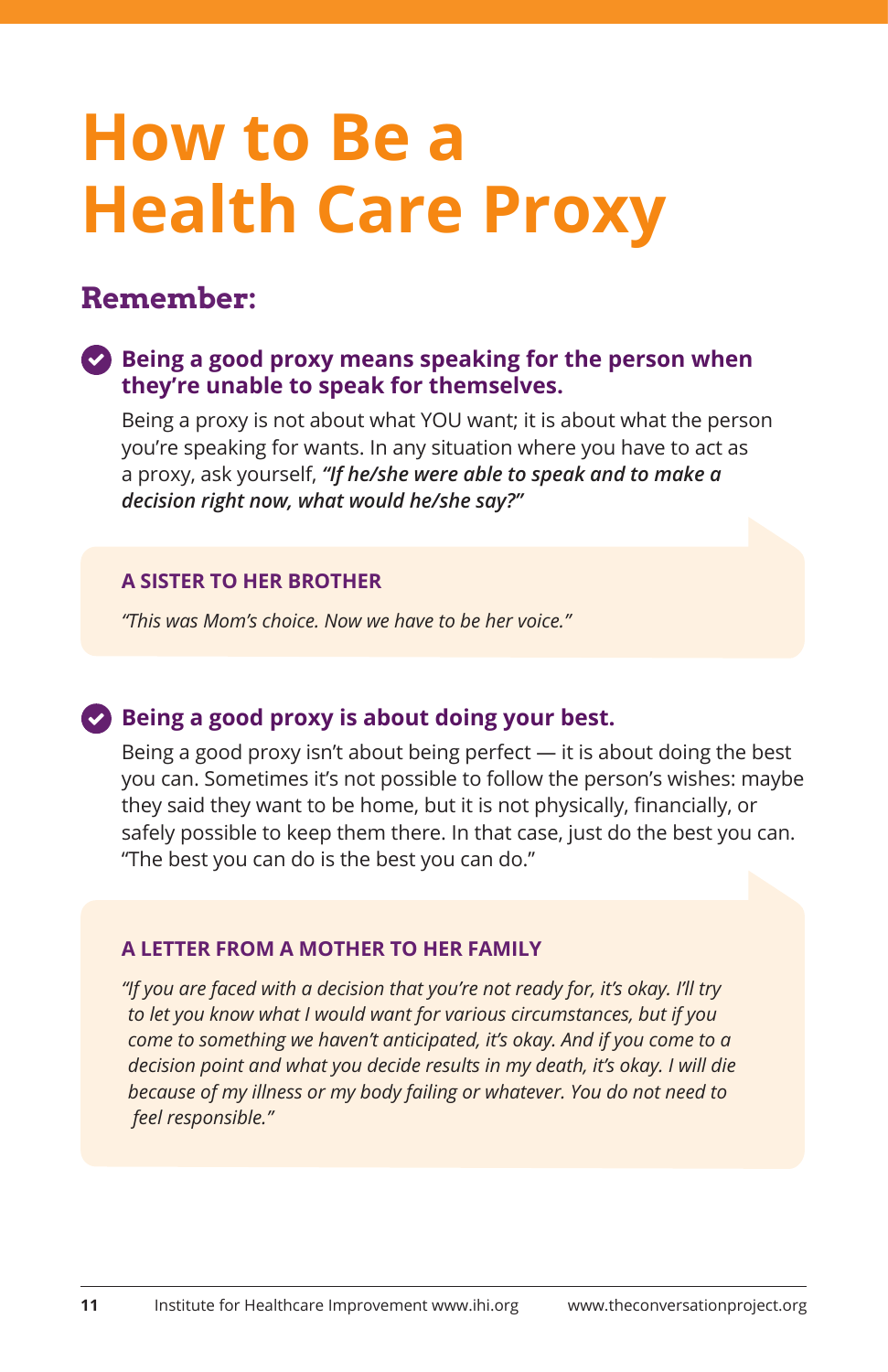#### **What if someone asks you to be their proxy, but you are not comfortable saying yes?**

It's okay to decline the invitation. For whatever reason, you might not feel you can take it on. Maybe you just are not comfortable with the person's preferences. Or maybe you feel like you could not bring yourself to make a decision that might shorten their life. Or maybe you are just too overwhelmed to take on the responsibility.

If you are not comfortable saying yes, the best thing you can do is lovingly say no. Be honest. Say *"Thank you for asking me — I am honored. I just do not think I can do a good job being your proxy."* 

#### **What if it is not possible to follow a person's wishes?**

One of the hardest situations is when a loved one has clearly stated a wish, but it isn't a feasible option — medically, financially, or because of limited family support. Perhaps the most common example of this is when a loved one has expressed a clear wish to die at home, but it's not a feasible option.

There are no easy answers. But one thing you **can** do is find out what matters most to the person about "home" — and then do your best to come as close as possible. That might mean bringing in family pictures. Or a favorite piece of clothing or a favorite blanket. Or playing favorite music. Or having a visit from the family dog or cat. Or a taste of favorite food.

For more guidance on how to be a good proxy, see **Making Medical Decisions for Someone Else: A How-To Guide** — at *www.americanbar.org/groups/law\_aging/resources/ health\_care\_decision\_making/Proxyguide.html*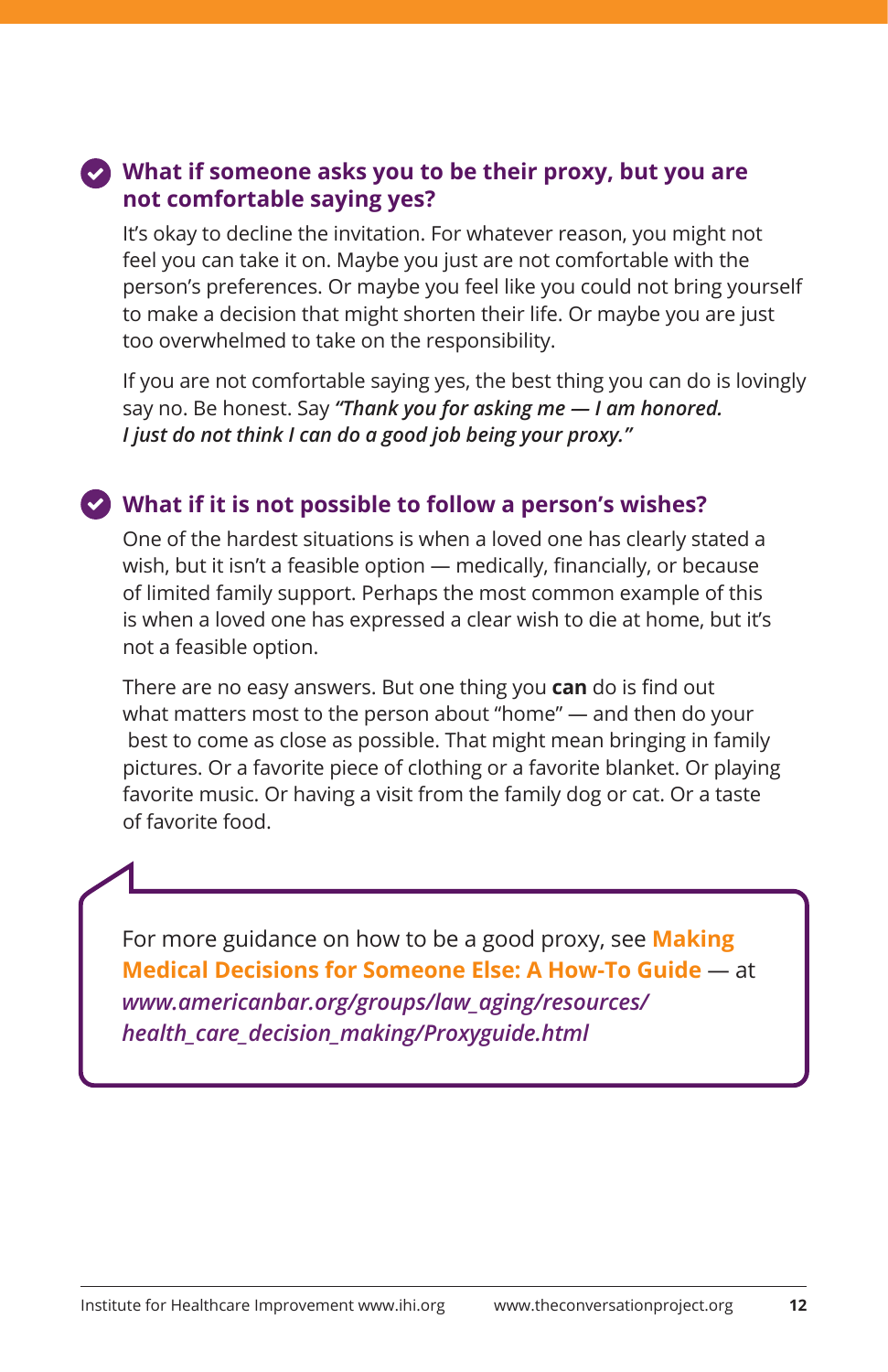### **A checklist for being a good proxy:**

#### **Make sure you understand your legal responsibilities as a proxy.**

 As a health care proxy, you have the legal power to make medical decisions for the person if they are no longer able to make decisions for themselves. As a proxy, you will talk with your person's doctors, consult their medical records, and make decisions about tests, procedures, and other treatment. The proxy is entitled to full access to medical information under federal privacy laws (commonly known as HIPAA).

#### **Make sure you understand your person's wishes and choices.**

 It is important that you really understand your person's wishes and choices regarding end-of-life care. It's a good idea to go through the **Conversation Starter Kit** with your person, talking over their answers to the questions in the Kit and their preferences on the "Where I Stand" scales. And it is a good idea to talk over the person's advance directive.

 Having these conversations before a medical crisis, when there is time to talk things through, will give you a strong foundation for making decisions when the time comes.

#### **Be comfortable speaking up.**

 Even if your person's doctor or nurse is in a hurry, it's okay to ask questions. You could say:

- *"I'd like to speak with you about my mother's wishes."*
- *"I don't understand what you just said."*
- *"I have some questions I'd like to ask you. When would be a good time for you?"*

 You might want to write down your questions beforehand, just to make sure you don't forget anything.

In all these cases, the "North Star" for any decision is always the same:

**What would your person (your mother, your husband, your best friend) want?**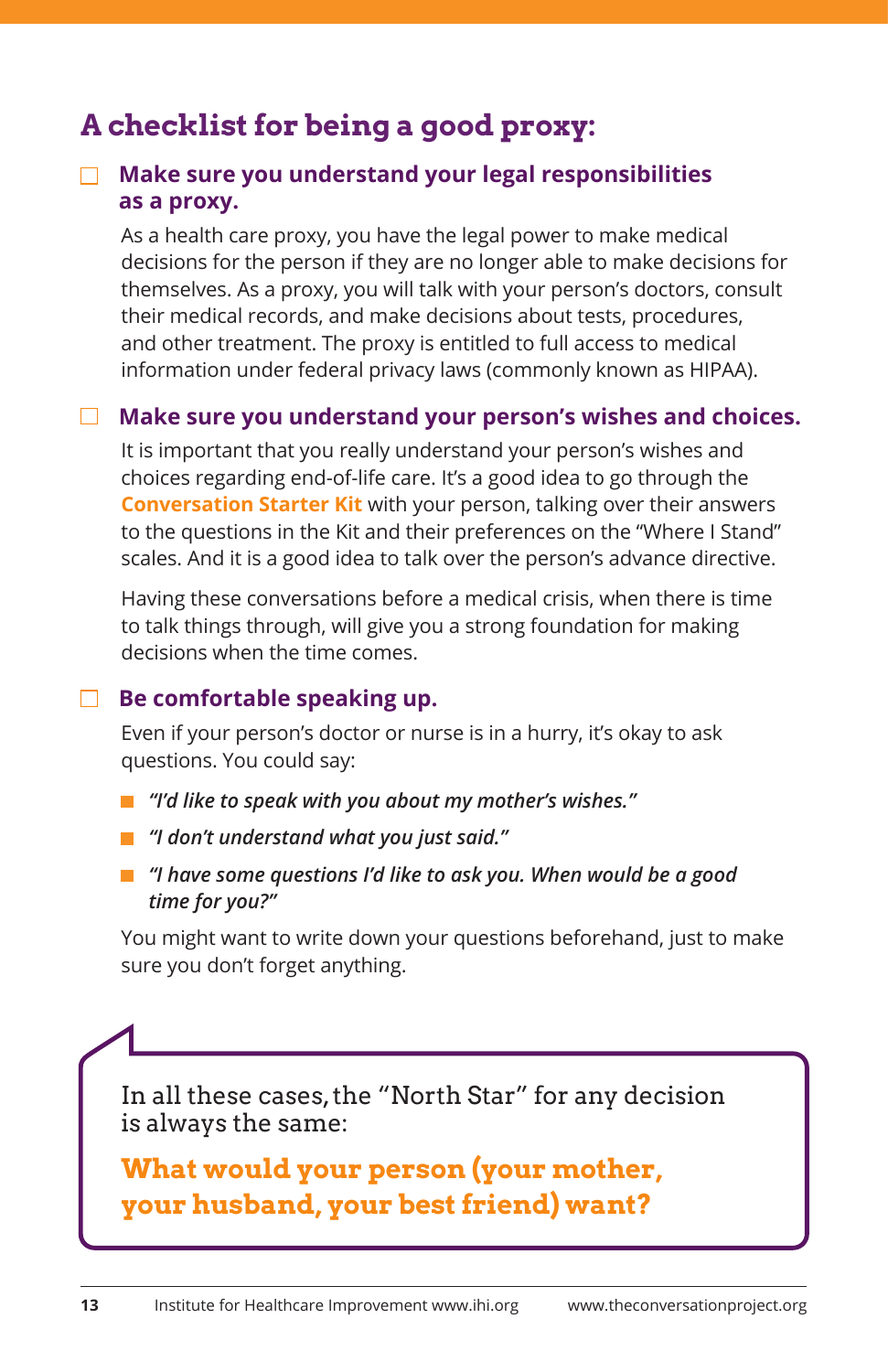*Cut out card, fold, and laminate for safe keeping.*

| The original signed document is located at: |                          |
|---------------------------------------------|--------------------------|
|                                             |                          |
| My Health Care Proxy is:                    |                          |
|                                             |                          |
|                                             |                          |
|                                             |                          |
|                                             |                          |
|                                             |                          |
|                                             |                          |
| www.theconversationproject.org              | the conversation project |
|                                             | Signature                |
|                                             |                          |
|                                             | Phone                    |
|                                             | רונץ, State, Zip—        |
|                                             |                          |
|                                             | Address<br><b>SMAN</b>   |